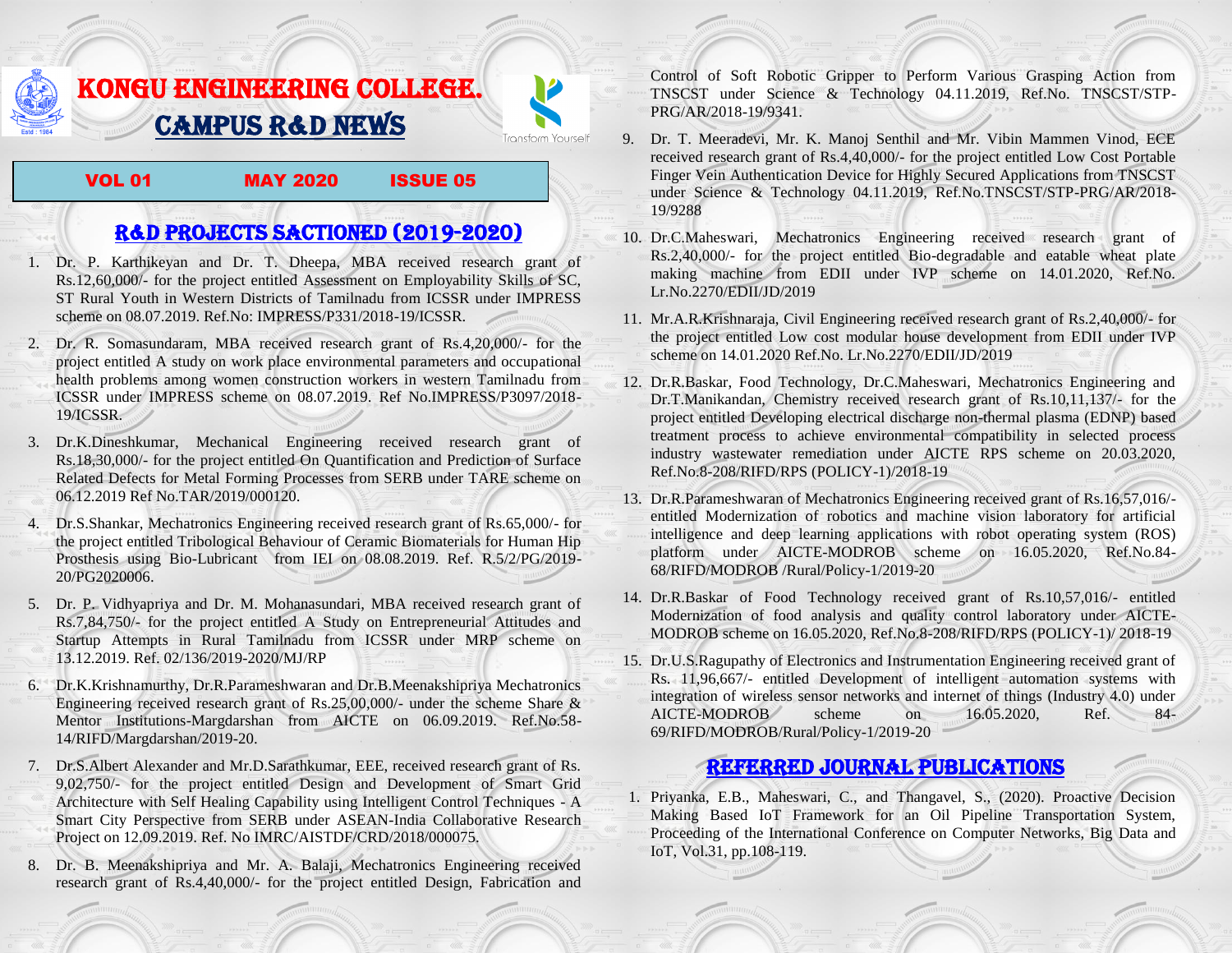- 2. Karthi vineth, K.S., and Sathiyamurthi, P., (2020). Design and fabrication of adaptive spoiler for Go –kart vehicles, Journal of Scientific and Technology Research, Vol.9 (3), pp.2044-2049.
- 3. Maheswarn, S., Vivek, B., Sivaranjani, P., Sathsih, S., and Pon Vignesh, K., (2020), Development of machine learning based grain classification and sorting with machine vision approach for Eco-friendly environment, Journal of Green Engineering, Vol.10(3), pp.526-543.
- 4. Ranjithkumar, S., . Suthan, C., Earnestpremkumar, B. , Revand, R., and Rajesh, M., (2020). Effect Of Methanol Fumigation on Performance and Emission Characteristics in a Jatropha BioDiesel Fueled Single Cylinder Constant Speed CI Engine, International Journal of Scientific & Technology Research Vol.9(4), pp.332-338.
- 5. Boopalan, N., Ranjith, K,. Praveenraj, S.. and Piruthiviraj, B., (2020). Design And Fabrication Of Automotive Vehicle Dynamic Control with Collision Avoiding and Warning System, International Journal of Scientific & Technology Research Vol. 9(4), pp.3676-3681.
- 6. Boopalan. N, Sathiskumar. S, Jeevabharathi. R, and Gokulraj. D, (2020). Experimental Investigation on Performance and Emission Characteristics of Biodiesel Fuelled Compression Ignition Engine with Oxygen Enrichment, International Journal of Advanced Science and Technology, Vol.29(5), pp.4054- 4063.
- 7. Senthil kumar, S., and Hendry Kishore, S., (2020). Social malaise and cultural implication in Aravind Adiga's the white Tiger-A thematic study, Journal of Xidan University of Architecture and Technology, Vol.XII(3), pp.4046-4050.
- 8. Gomathy, R, and Radhakrishnan, V., (2020). Integration of metacognition and CLIL in the first year engineering classes- A study, Journal of Phychosocial Rehabilitation, Vol.24, pp.5084-5088.
- 9. Karthick, S., Shanthi, S., and Eswaran, P., (2020). 21st century new strategies for developing speaking skills among rural undergraduate engineering students through neuro linguistic programming, Journal of Xidian University, Vol.14(4), pp. 1400.
- 10. Pyngodi, M., Shanthi, S., Saravanan, T.M., and Thenmozhi, K.,(2020). Performance study of classification algorithm using the microarray breast cancer dataset, International Journal of Future Generation Communication and Networking, Vol.13(2), pp.1238-1245.
- 11. Leninpugalhanthi, P., Senthilkumar, R., Sudarshana, M., and Varsha, M., (2020). Implemetation of reverse Engineering for the purpose of designing an automatic transfer switch, International Journal of Advanced Science and Technology, Vol.29(4s),pp.2167-2181.
- 12. Sivabalselvamani, D., Vidhyashree, S., Pavithra,P., Soundarya, G., and Preethika, M., (2020). Books and movies recommendation and rating prediction based on collaborative filtering networks, International Journal of Advanced Science and Technology, Vol.29(4s),pp.705-714.
- 13. Manikandan, S., Chinnadurai, M., Maria Manuel Vianny, D., and Sivabalaselvamani, D., (2020). Real time traffic flow prediction and intelligent traffic control from remote location for large scale heterogeneous networking using

tensorflow, International Journal of Future Generation Communication and Networking Vol.13(1), pp.1006-1012.

- 14. Kavitha,T., Hemalatha, S., Nandhini, K., and Chitra, K., (2020). Breast histopathological whole side image for retrieval using latent dirichlet allocation, International Journal of Phychosocial Rehabilitation, Vol.24(7), pp.124-138.
- 15. Kavitha, T., Hamsalatha, S., and Priyanka, S., (2020). User Interest tracking framework based on concept and location, International Journal of Advanced Science and Technology, Vol.29(4s),pp.3718-3724.
- 16. Deepa,D., Selvaraj, S., Balaji, M., and Tamilarasi, A., (2020). Exploring domain specific sentiment from stock iinvester tweets, International Journal of Advanced Science and Technology, Vol.29(4s),pp.2067-2073.
- 17. Hemalatha, S., Kavitha, T., Dhivya, M., and Nivetha, D., (2020). Heart Disease prediction using Machine learning algorithm, International Journal of Advanced Science and Technology, Vol.29(4s),pp.3919-3924.
- 18. Saravanan, T.M., Kavitha, T., Hemalatha, S., and Chitra, K., (2020). An effectual opinion mining of sentiment in bistro data using Machine learning schemes, International Journal of Advanced Science and Technology, Vol.29(9s),pp.2798- 2810.
- 19. Anbukkarasi, S., and Varadhaganapathy, S., (2020). A Novel Approach for Handwritten Tamil Character Recognition System, Journal of Advanced Research in Dynamical & Control Systems, Vol. 12(3), pp.1489-1493.
- 20. Varadhaganapathy, S., Anandraj kumar, S., Meganathan, A., and Karthikayen, R., (2020). Performance analysis of two IoT-based wireless sensors for Environmental monitoring, International Journal of Advanced Science and Technology, Vol.29(4s),pp.7720-7728.
- 21. Shanthakumari, R., Nalini, C., Madhumithra Kaiser, P., Gayathri, S., and Mohanraj, G.S., (2020). A Secure data transfer using compression, encryption algorithm in the cloud environment, International Journal of Advanced Science and Technology, Vol.29(5),pp.2874-2884.
- 22. Ponselvakumar, A.P., Anandamurugan, S., Logeswaran, K., Niveda, R., Nibhashini, G., and Salaignnanapraba, K.V., (2020). Prediction of Hypertension using an Android Application and Feature Selection Scheme", International Journal of Advanced Science and Technology, Vol.29(5), pp.4603-4614.
- 23. Anitha, S., and Jayanthi, P., (2020). Secured Ant Colony Optimization Based On Energy Trust System For Replica Node Attack Detection, International Journal on Emerging Technologies, Vol.11(2), pp.104-109.
- 24. Sathishkumar S., Devi Priya R., and Karthika K., (2020). Survey on data mining and predictive analytics techniques. Lecture Notes in Networks and Systems, Vol.89, pp.971-981.
- 25. Karthika K., Devi Priya R., and Sathishkumar S. (2020). Survey on privacypreserving and other security issues in data mining, Lecture Notes in Networks and Systems, Vol.89, pp.849-858.
- 26. Anbukkarasi, S., and Varadhaganapathy, S., (2020). Analyzing Sentiment in Tamil Tweets using Deep Neural Network, Fourth International Conference on Computing Methodologies and Communication, pp.449-453.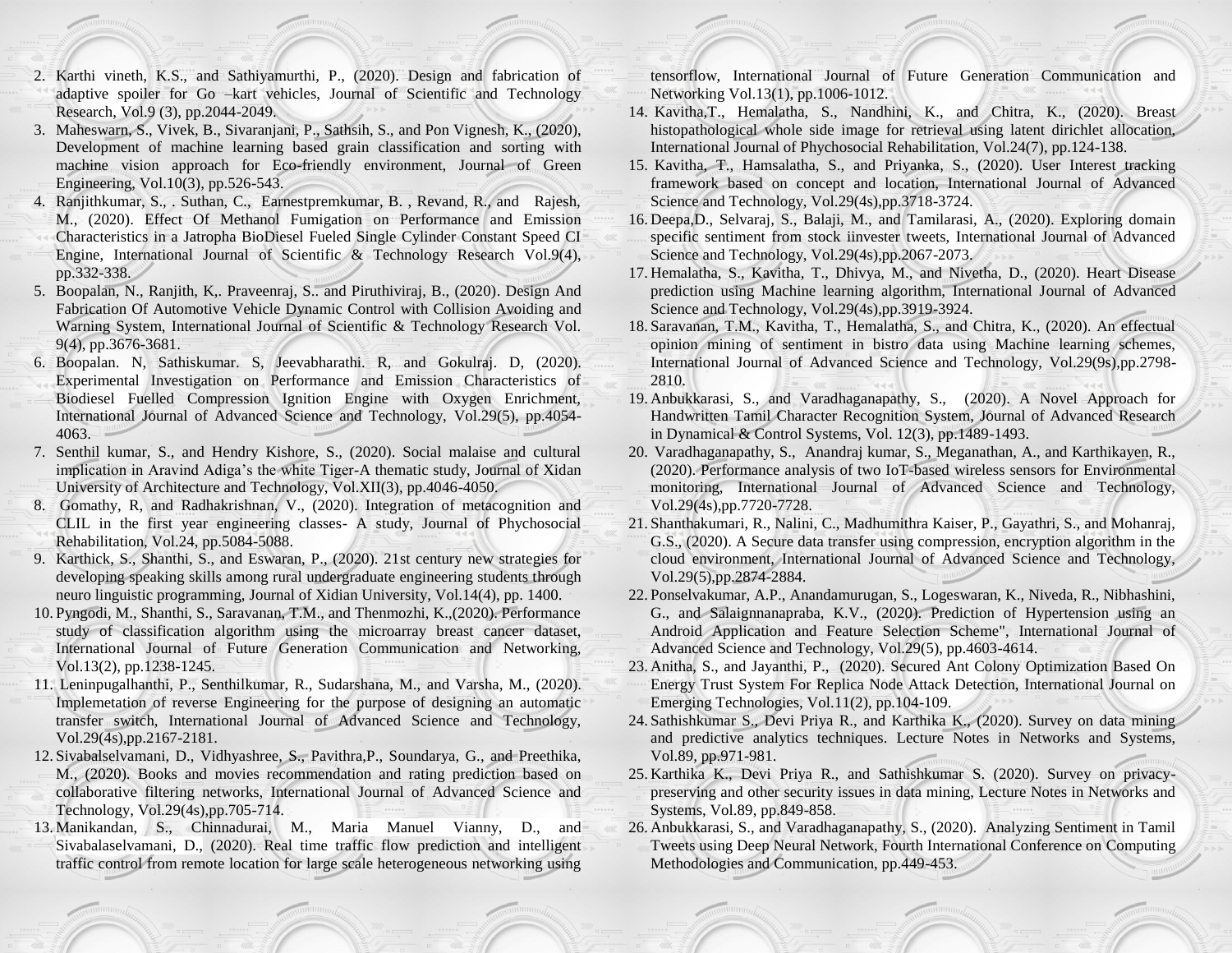- 27. Thamilselvan, R., Bharathi, M., Kaviya, L., and Malarvizhi, L., (2020). Scheduling and optimization of appointment system in hospital using machine learning, International Journal of Advanced Science and Technology, Vol.29(5), pp.8190- 8195.
- 28. Suresh, P., Keerthika, P., Logeawaran, K., Myvizhi, D., Shobika, K., and Suresh raja, G., (2020). A hybrid heart disease prediction system using machine learning techniques, International Journal of Advanced Science and Technology, Vol.29(5), pp.7262-7275.
- 29. Abirami, T., Elankeerthana, R., Ruthrak Anish, B., Sanjay Hariharan, S., and Kishore, E.S., (2020). Effective detection method for fruit recognition with deep learning, International Journal of Advanced Science and Technology ,Vol. 29, No. 5, (2020), pp. 3512 – 3519.
- 30. Muthukrishnan, H., Sunita, B., Najeerabanu, S., and Yasuvanth,V., (2020). Observational Study of WPAN and LPWA Technologies for Various IoT Devices and its Applications, International Journal of Advanced Science and Technology Vol. 29(5), pp. 4231- 4243.
- 31. Mylsamy, S., and Premalatha, J., (2020). Amelioration Of QOS in Manets Using Cross-Layer Design by Centralized Control Architecture, International Journal of Advanced Science and Technology, Vol. 29(7s),pp. 2756-2764.
- 32. Pon Selva Kumar, A.P., Anandamurugan, S., and K.Logeswaran, (2020). Enhanced Approaches In Decision Support System Using AI for Achieving Precision Medicine", International Journal of Scientific & Technology Research Vol 9(2), pp.1659-1662.
- 33. Diana Andrushia, and Thangarajan, R., (2020). RTS-ELM: An approach for saliency-directed image segmentation with ripplet transform, *[Pattern Analysis and](https://link.springer.com/journal/10044)  [Applications](https://link.springer.com/journal/10044)* , Vol.23, pp.385-397.
- 34. Sinivasamoorthi, K., and Thangarajan, R., (2020), An Enhanced Model Based on Orthogonal Function and Geometric Regularities for Medical Image Compression Using Non-Subsampled Contourlet-Bandelet Transform, *Journal of Medical Imaging and Health Informatics,* Vol. 10(1), pp. 21-29.
- 35. Aravind, C., Suji Prasad, S.J., Aarthi, J., Lavanya, M., and Madhan Kumar, T.,(2020). Automatic Wadding of Rice in Small Scale Industries, *International Journal of Control and Automation*, Vol.13(4), pp.684-688.
- 36.Baluprithviraj, K.N., Idhikash, S., Kirubaharan, S.R., Ashwin, V., and Guru Prasad, R.S., (2020). PLC Based Removal of Medium Sized Particles using Dump Valve, *International Journal of Advanced Science and Technology*, Vol. 29(5), pp. 6584 – 6592.
- 37. Ponni Bala, M., Sheikdavood, K., Manikandan, A., Niranjan, A., (2020). Motion Detection Using Convolutional Networks for Smart Gadgets, *Journal of Xidian University,* Vol. 14(5), pp.2789- 2894.
- 38. Revathi, J., Kalamani, D., Duraisamy, C., and Arun Prakadh, K., (2020). A study of intutionistic Fuzzy associative filter in Lattice Implication Algebra, *Applied Mathematics and Information Sciences*, Vol.13(S1), pp.121-126.
- 39. Sathya, S., Kalamani, D., Duraisamy, C., and Arun Prakash, K., (2020). Intutionistic fuzzy filters of lattice wajsberg algebra, *Applied Mathematics and Information Sciences*, Vol.13(S1), pp.115-119.
- 40. Parvathavarthini, S., Karthikeyan, V., Shanthis, S., and Madhan mohan, J., (2020), [An Improved Crow Search Based Intuitionistic Fuzzy Clustering Algorithm](javascript:void(0)) for [Healthcare Applications,](javascript:void(0)) *Intelligent Automation and Soft Computing* , Vol.26 (2), pp.253-260.
- 41. Saranya, S.S., Santhish, C., and Vijayakumar, M., (2020). Batch analytics of data stream and outlier detection in big data using multiple classifiers, Journal of Advanced Research in Dynamical and Control Systems, Vol.12(3), pp.1496-1501.
- 42. Kavitha Bharathi, S., Dhavamani, M., and Saravana Raj, P., (2020). Analysis of stroke prediction using deep learning, International Journal of Psychosocial Rehabilitation, Vol.24(8), pp. 10291-10296.
- 43. Kavitha Bharathi, S., Sharan, R., and Akil Reddy thatikonda, (2020). Elephant and leopard image detection system, International Journal of Advanced Science and Technology, Vol. 29(7s),pp.1331-1337.
- 44. Kavitha Baharathi, S., Naveen, S., and Akil Reddy thatikonda, (2020). Traffic emission discovery and control using air quality indexing and analysis framework, International Journal of Psychosocial Rehabilitation, Vol.24(8), pp. 10068-10073.
- 45. Gandhimathi, M., Thangamani, M., Mallika, C., and Prasanna Balaji, V., (2020). Prediction of dengue fever using Intelligent Classifier, International Journal of Emerging Trends in Engoneering Research, Vol.8(4), pp.1338-1341.
- 46. Muthuvel, S., and Parimelazhagan, R., (2020). On b\* closed sets in topological spaces, International Journal of Analytical and Experimental Modal Analysis, Vol.7(1), pp.1417-1437.
- 47. Yamuna, V., Arun Prakash, K., and Indra kumar, S., (2020). Phythogorean Fuzzy with Vertex colouring, International Journal of Advanced Science and Technology, Vol. 29(7s),pp.6312-6319.
- 48. Sureshkumar, S., Muthukumar, S., Muthtamilselvan, M., Doh, D.H., Cho, G.R. and Prem, E., (2020). MHD convection of nanofluid in porous medium influenced by slanted Lorentz force, The European Physical Journal Special Topics, 229(2-3), pp.331-346.
- 49. Viswanathan, R., and Muthu, S., (2020). Speech and image coding using Lattice based vector-scalar quantization scheme, International Journal of Scientific & Technology Research Vol.9(3), pp.4818-4820.
- 50. Maheswaran, S., Vivek, B., Aravind, N., Dharavi,S., and Dhinesh Kumar, B., (2020). An intelligent fuzzy based low cost winnowing machine for paddy ,sesame and sorghum grains for pollution free environment, Journal of Green Engineering, Vol 10(4), pp 1-19.
- 51. Mekala, V., Tamilselvan, K.S., Swathi, R., Sivaranjani, P., and Manimeghalai, M., (2020). Smart poultry monitoring and control system – a suitable approach for environmental issues in poultry farming, Journal of Green Engineering, Vol. 10(4), pp 1-15.
- 52. Umadevi, P., and Pradeep, T., (2020). A Review on Environmental, Economic and Social Facets of Construction & Demolition Waste Management, International Journal of Advanced Science and Technology, Vol.29 (5), pp.4692-4697.
- 53. Thiyaneswaran, M.P., Revin Jenova., and Karthikeyan, S., (2020). Mechanical Properties of High Performance Concrete incorporating Mineral Admixtures, AIP Conference Proceedings, Vol.2235, 020008.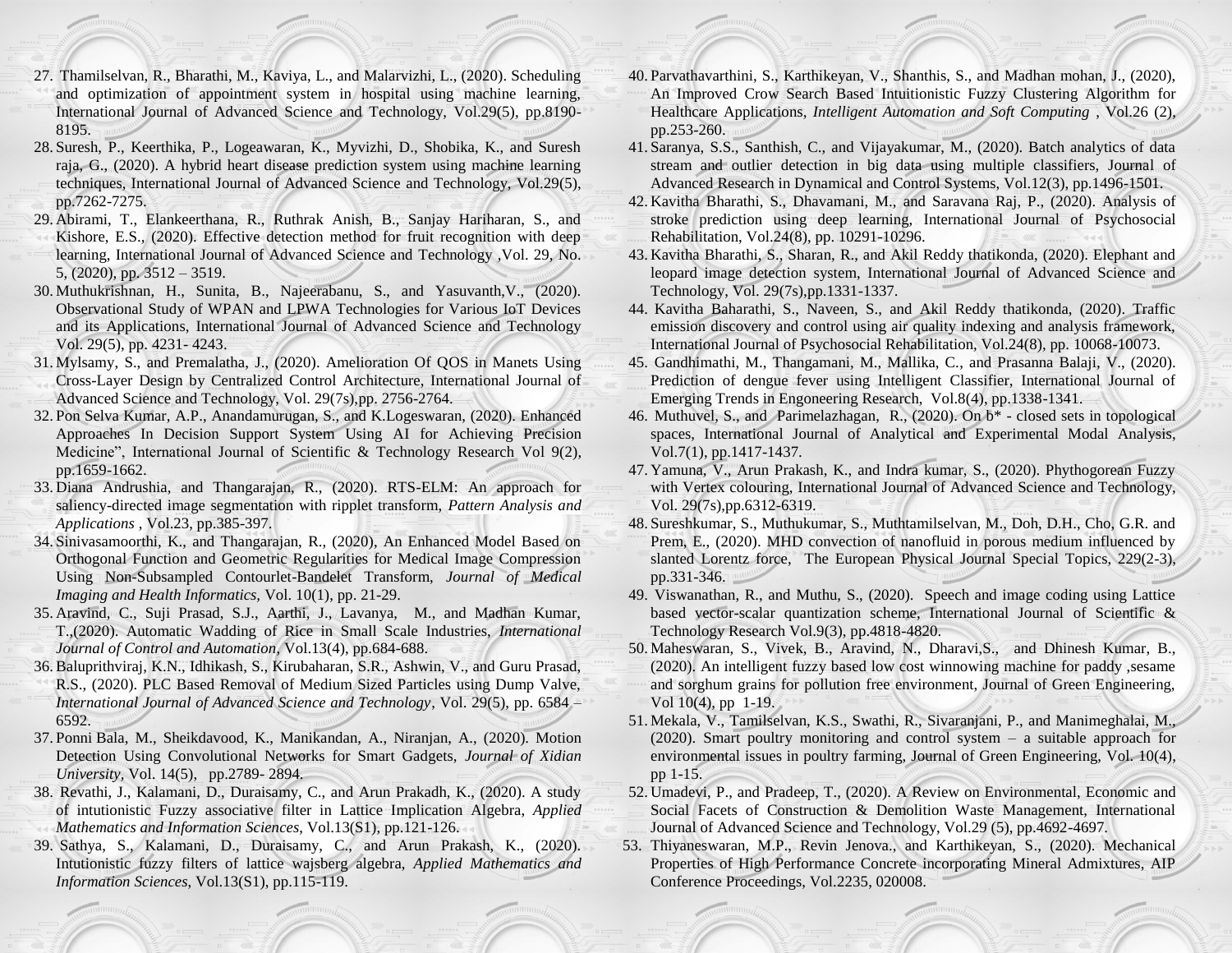- 54. Kowsalya, M., Arun Kumar, M., Jegan Nivaash, K.S., and Manoj, R., (2020). Experimental Investigation of High Strength Concrete with Hybrid Fibers, International Journal of Advanced Science and Technology, Vol.29 (7), pp. 836- 843.
- 55. Krithiga, P., Sowburnigha, B., Saran, T., and Tamil Selvan, J., (2020). Carbon Footprint Assessment of Greenhouse Gas Inventories in Erode Region – Tamil Nadu, India, International Journal of Advanced Science and Technology, Vol.29 (5), pp. 6133-6143.
- 56. Sampath Kumar, K., Krishna Raja, A.R., and Madhumitha, L., (2020). Disputes and Conflicting Factors in Construction Industries, International Journal of Advanced Science and Technology, Vol. 29(7), pp. 875-885.
- 57. Ponmohan Kumar, B., Suchithra, S., and Sureshvel, V., (2020). Experimental Investigation on Mechanical Properties of Self Consolidating Concrete with Hybrid Fibre Reinforced Concrete, International Journal of Advanced Science and Technology, Vol. 29 (5), pp. 1120-1129.
- 58. Naveenraj Venkidusamy., Kulanthaivel Ponnusamy., and Denesh Kuppanan Chenniappan (2020). Experimental Study on Polymer Based Self Curing Concrete, AIP Conference Proceedings, Vol.2240(1), Article No. 060004.
- 59. Raghunanthan, M., Chandrasekaran, P., and Nirmalkumar, K., (2020).Experimental investigation on mechanical properties of high performance concrete, AIP Conference Proceedings, Vol.2240(1),pp.07000121.
- 60. Maniarasan S Karuppannan., Chandrasekaran Palanisamy., Mohammed Suhail., Mohammed Farook., and Manoj Natarajan (2020). Study on Fly Ash and GGBS Based Oven Cured Geopolymer Concrete, AIP Conference Proceedings, Vol.2240, pp.06000121.
- 61. Raja Kanagaraju., and Premalatha Krishnamurthy., (2020). Influence of Tunneling in Cohesionless Soil for Different Tunnel Geometry and Volume Loss under Greenfield Condition, Advances in Civil Engineering, Vol. 2020, Article ID 1946761.
- 62. Karthikeyan, S., Arun, P., and Thiyaneswaran, M.P., (2020). Summary of nonbiodegradable wastes in concrete, AIP Conference Proceedings, Vol.2235, pp. 020020.
- 63. Mayilsamy, V., Kulanthaivel, P., Nandhini, N., and Saravana, S., (2020). A Study on Challenges in Implementation of Solar Energy in Buildings, International Journal of Advanced Science and Technology, Vol.29 (7), pp. 859-865.
- 64. Vijayanand, S., and Anbarasu, M., (2020). Behavior of CFS built-up battened columns: Parametric study and design recommendations, Structural Engineering and Mechanics, Vol.74 (3), pp. 381-394.
- 65. Vinodhkumar Shanmugasundaram., Gowsalya Palanisamy., Balaji Anbazhagan., and Gokul Nagarajan., (2020). Experimental Study of Load Settlement Behaviour of Circular Footing Rested Over M-sand, AIP Conference Proceedings, Vol.2240, Article No.090007.
- 66. [Pradeep Thirumoorthy.](https://aip.scitation.org/author/Thirumoorthy%2C+Pradeep), [Dhivyadarsini Ramesh.](https://aip.scitation.org/author/Ramesh%2C+Dhivyadarsini), [Gowtham Senthilkumar.](https://aip.scitation.org/author/Senthilkumar%2C+Gowtham), and [Ghugaanesh Maheswaran](https://aip.scitation.org/author/Maheswaran%2C+Ghugaanesh) (2020). Assessment of groundwater Pollution in North Erode City, AIP Conference Proceedings, Vol.2240, pp.130002.
- 67. Prasanna, N., Ajay, S., Karthikeyan, S., and Gowrishankar, M., (2020).Design and development of jackfruit bulbs extractor stage, International Journal of Advanced Science And Technology, Vol.29(9s), pp.2006-2015.
- 68. Mahesh, M., Thangavel, P., Bhuvaneshwaran, K., Boopathi raja, V., Gajini Mohammed, M., and Giri Prashath, K, G., (2020). Performance analysis of cascade refrigeration system with alternate refrigerants, International Journal of Emerging Trends In Engineering Research, Vol.8(5), pp. 2047-2052.
- 69. Mahesh, M., Thangavel, P., Arulpriyan, B., Addullah, M, S., and Gokul, P., (2020). Performance improvement of VCRS using waste heat recovery method, International Journal of Emerging Trends In Engineering Research, Vol.8(5), pp. 1964-1970.
- 70. Somasundaram, A., Anish Kumar, M., Ashok, R., and Bhoopathi, D., (2020). Explicit dynamic analysis of industrial helmet manufactured using bamboo and vakka fiber composite, International Journal of Emerging Trends In Engineering Research, Vol.8(5), pp. 2165-2170.
- 71. Kavya, K., Pradeep, T., and Gowrishankar, M., (2020). Mathematical model development for managing construction accidents using design expert, International Journal of Advanced Science and Technology, Vol.29(9s), pp.5420-5425.
- 72. Gowrishankar, M., Ajay, S., Prasanna, N., and Rajagopal, T., (2020). Design and fabrication of in-wheel suspension in bicycle, International Journal of Advanced Science and Technology, Vol.29(9s), pp.5318-5326.
- 73. Kasthuri, N., Rajamani, K. and Rajkumar, E.R., (2020). Deep Learning-Based Automatic Classification of Slide Frames and Presenter Frames, Intelligent Systems, Technologies and Applications, Vol.1148, pp. 53-60.
- 74. Devendran, M., Kandasamy, S.K., Palanisamy, S., Selvaraj, S., Vetrivel, R., Selvarajan, R., Govindasamy, M. and Kandasamy, K.,( 2020). Preparation of Chemically Modified Porous Carbon Networks Derived from Citrus Sinensis Flavedos as Electrode Material for Supercapacitor, International Journal of Electrochemical Science, Vol.15, pp.4379-4387.
- 75. Vivek, B., Maheswaran, S., Sivaranjani, P., Sathesh, S., and Pon Vignesh, K., (2020). Development of Machine learning based grain classification and sorting with machine vision approach for eco-friendly environment, International Journal of Green Engineering, Vol 10(3), pp. 526-543.
- 76. Tamilselvan, K.S., Mageshkumar, G., Suthagar, S. and Murugesan, G., 2020. A Case Study on Implementation of an Efficient and Cost-Effective Solar Power Generation System for Irrigation Purpose, Advances in Greener Energy Technologies, pp. 807-815.
- 77. Gavaskar, K., Ravivarma, G., Narayanan, M.S., Nachammal, S.S. and Vignesh, K., 2020. Design and Analysis of 8-Bit Stable SRAM for Ultra Low Power Applications, In 2020 5th IEEE International Conference on Devices, Circuits and Systems (ICDCS), pp. 221-225.
- 78. Gavaskar, K., Malathi, D., Dhivya, R., Dayana, R.D. and Dharun, I., 2020. Low Power Design of 4-bit Simultaneous Counter using Digital Switching Circuits for Low Range Counting Applications, 2020 5th International IEEE Conference on Devices, Circuits and Systems, pp. 316-320.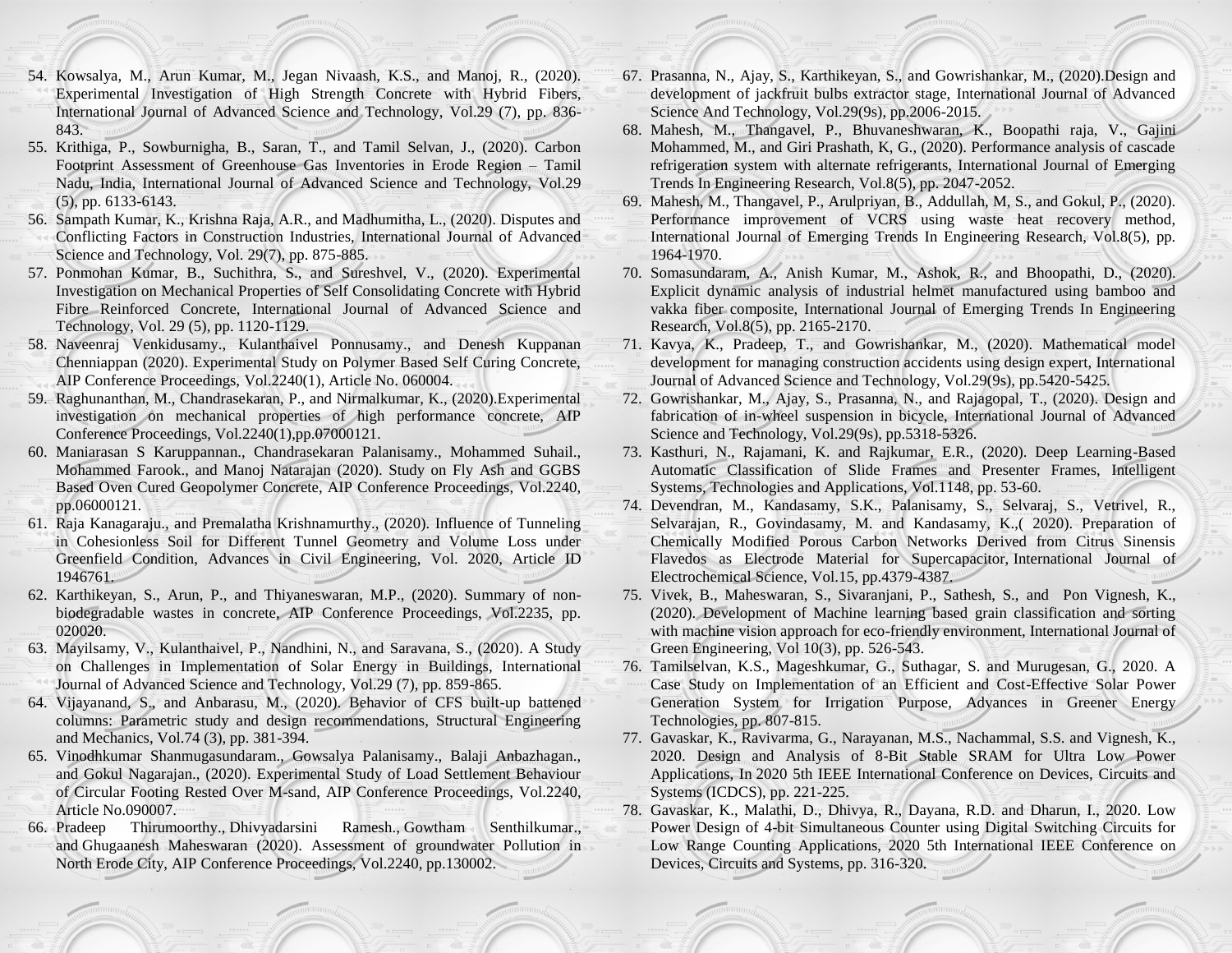- 79. Chitra, M., Sasikala, S., Gomathi, S., Neetheswaran, A., and Reetha, C., (2020). Design of Cascaded Adaptive Filter for ECG Denoising Applications, International Journal of Emerging Trends in Engineering Research, Vol.8(5), pp. 1850- 1855.
- 80. Kasthuri Nehru., Pragash N Nagaiyan., Ragul Venkatesh Murugesan., Navaladi Palanisamy., Sabareeswaran Saravanan., and Prabhu Periyasamy. (2020). High-Speed Intelligent Surveillance System for Security Applications, International Journal of Advanced Science and Technology, Vol 29(5). pp. 8880-8892.
- 81. Suresh, M., Ravichandran, V., Shankar, T., and Nazar Ali, A., (2020). Design of Tetra-band Antenna using Complementary Split Ring Resonator, Bioscience Biotechnology Research Communication, (Special Issue), Vol. 13(3), pp. 39-43.
- 82. Sasikala, S., Gomathi, S., Naveen Kumar, D., Praveen Raj, R, K., and Priyadarshini, B., (2020). FPGA implementation of adaptive LMS lattice filter, Bioscience Biotechnology Research Communication, (Special Issue), Vol. 13(3), pp. 121-125.
- 83. Jayanthi, P., Shivaa, R., Sownthear D., and Soundar T., (2020). Optic Disc and Cup Segmentation Methods for Glaucoma Detection Using Retinal Fundus Images, International Journal of Advanced Science and Technology, Vol. 29( 9s), pp. 15-18.
- 84. Natesan, P., Gothai, E., Naveen, K.M., Santhosh, J., and Naresh Chanthiran, L., (2020). Engineering Graduate Student's class Attentiveness Based Smart Attendance Monitoring System using Multi-Layer Deep Neural Network, International Journal of Advanced Science and Technology, Vol. 29(5), pp. 2499 – 2506.
- 85. Nandhini, P.S., Malliga, S., Monisha Sri, S., Jeevitha, K., and Sakthivel, C., (2020). LSTM: A Deep Learning Based Approach for the Classification of Intrusions in IoT Based Networks, International Journal of Advanced Science and Technology, [Vol.](http://sersc.org/journals/index.php/IJAST/issue/view/282)  [29\(9s\), pp.26-33.](http://sersc.org/journals/index.php/IJAST/issue/view/282)
- 86. Nandhini, P.S., Malliga, S., Monisha Sri, S., Jeevitha, K., and Sakthivel, C., (2020). LSTM: A Deep Learning Based Approach neutral network: An approach for classification of attacks in IoT based systems, International Journal of Advanced Science and Technology, [Vol. 29\(9s\), pp.19-25.](http://sersc.org/journals/index.php/IJAST/issue/view/282)
- 87. Suganthe, R.C., Punithavalli, T., Mohanapriya, S., Mohamedazarudeen, M., (2020). Different Stages Of Alzheimer's Disease Classification Using Deep Convolutional Neural Network, International Journal of Advanced Science and Technology, Vol.29(9s), pp.295-302.
- 88. Geetha, M., and Suganthe, .R.C., (2020). Task Scheduling using Artificial Bee Foraging Optimization for Load Balancing in Cloud Data Centers, Computer Applications in Engineering Education, Vol.28(4), pp.769-778.
- 89. Manjula Devi, R., Keerthika, P., Suresh, P., Ragunithees, V.M., Prabhu Ganesh, E., and Naresh, N., (2020). Speech Emotion Detection using Convolutional Neural Network, International Journal of Control and Automation, Vol.13(4), pp.110–116.
- 90. Manjula Devi, R., Keerthika, P., Suresh, P., Sangeetha, M., Sagana, C., and Devendran, K., (2020). Aggregated Machine Learning Algorithm (AMLA) for training Feed forward Neural Network Classifiers, International Journal of Control and Automation Vol.13(4), pp.192-200.
- 91. Manjula Devi, D., Keerthika, P., Sangeetha, M., Kavinkumar, M., Karthick, M., and Kayalvizhi, R., (2020). Detection of Diabetic Retinopathy by applying Gabor Filter

with Convolutional Neural Network, International Journal of Advanced Science and Technology, Vol.29(5), pp.5689–5696.

- 92. Devendran, K., Keerthika, P., Manjula Devi, R., Ponnarasee, B.K., Raj Bharath, S., and Sabeena Yashmin J.B. (2020). Music Prediction for Music Therapy using Random Forest, International Journal of Control and Automation, Vol.13(4), pp.70-76.
- 93. Sangeetha, M., Sagana, C., Manjula Devi, R., Naveen Kumar, S., Pavithran, P., and Ponnarasu, R., (2020). Identification of Vehicle through video motion using Haar Cascade Classifier, International Journal of Control and Automation, Vol.13(4), pp.545-551.
- 94. Tamil Selvi, K., Aparna. K.S. and Jayanthi, P., (2020). Optimized Resource Allocation Using Machine Learning Techniques, International Journal of Advanced Science and Technology, Vol.29(7s), pp. 2765-2769.
- 95. Shanthi, S., Nirmaladevi, K., Pyingkodi, M., Nithyaprakash, S., and Tamilanban, V., (2020). Autism Spectrum Disorder Prediction, International Journal of Psychosocial Rehabilitation, Vol.24(8), pp.7682-7688.
- 96. Pyingkodi, M., Shanthi, S., Thenmozhi, K., Saravanan, T.M., Hemalatha, D., and Sudarshan, Y., (2020). Skin Cancer Classification Towards Melanoma Detection With Deep Learning Techniques, International Journal of Advanced Science and Technology, Vol.29(9s), pp. 3911-3918.
- 97. Sagana, C., Manjula Devi, R., Keerthika, P., Sangeetha, M., Thangatamilan, M., and Devendran, K., (2020). Comparative Analysis different Activation Function for Pattern Classification Problem, International Journal of Control and Automation, Vol.13(4), pp. 312-325.
- 98. Venu, K., Hariharan, V.P., Janani, A., Keerthana, K., and Menaga K.B., (2020). Classification of Myocardial Infarction with ECG signal using RESNET, International Journal of Advanced Science and Technology Vol.29(8s), pp. 2853- 2860.
- 99. Shanthi,N., and Ashwin Kumar, J.J., (2020). Text extraction from image and Text translation, Test Engineering and Management, Vol. 83, pp.12416-12421.
- 100. Shanthi, N., Aswath, D., Cibhichakaravarthi, C.R., and Arockiya L., (2020). Stephen Segregation of Seeds based on Quality Using Image Processing, Test Engineering and Management, Vol. 83, pp.12533-12538.
- 101. Mohana Saranya, S., Sowndharya, S., and Sowmithra M., (2020). Intelligent Animal Classification System Using Convolutional Neural Network, International Journal of Control and Automation, Vol.13(4), pp. 928 -934.
- 102. Roopa, C., Suganthe, R.C., and Shanthi, N., (2020). Blockchain Based Certificate Verification Using Ethereum and Smart Contract, Journal of Critical Reviews, Vol .7(9), pp.330-336.
- 103. Shanthi, N., Suvitha, R., and Suganthe, R.C., (2020). Blockchain-Based E-Voting Approach in P2P Network, Journal of Critical Reviews, Vol .7( 9), pp.337-342.
- 104. Suganthe, R.C., Revathi, G., Monisha, S., and Pavithran, R., (2020). Deep Learning-Based Brain Tumor Classification using Magnetic Resonance Imaging, Journal of Critical Reviews, Vol .7( 9), pp.347-350.
- 105. Latha, R, S., Sreekanth, G, R., Amarnath, A, C., Abishek, K, K., and Deepakraj, K., (2020). A hybrid binary cuttlefish and genetic algorithm based feature selection for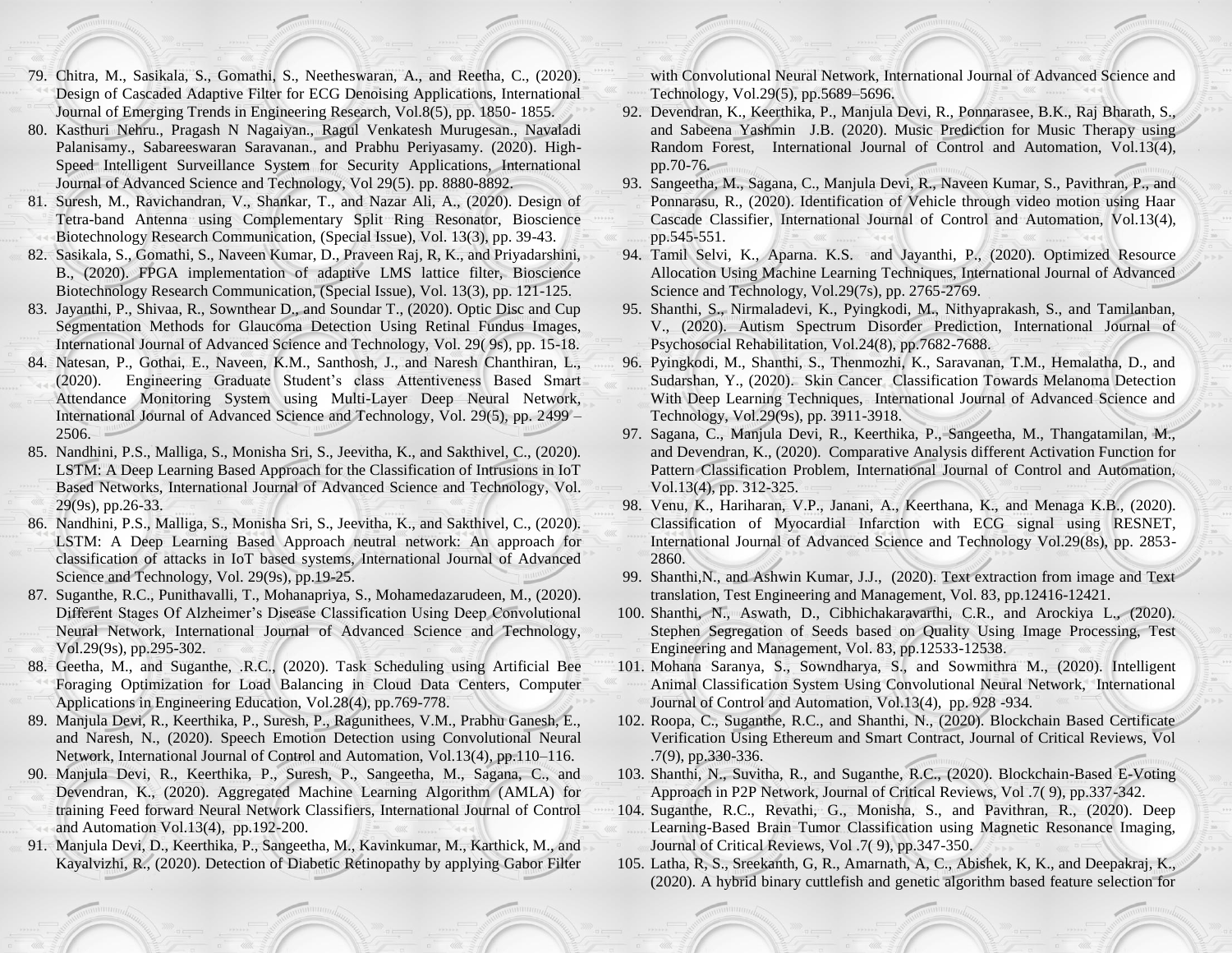improved diagnosis of parkinsons disease, Test Engineering and Management, Vol. 83, pp. 16022-16030.

- 106. Jaya Kumar, T., and Albert Alexander, S., (2020). [Implementation of Solar PV](http://url310.tandfonline.com/ls/click?upn=odl8Fji2pFaByYDqV3bjGMQo8st9of2228V6AcSFNq3t86qU90pAx-2BEad4OTI0D6EtmxOjbg7-2FVjsekS6BvoPPQW7cz1UklIdCqm-2BgU-2BDg4-3DXFeZ_HWIZ251xdMsMbA7-2B0tbKop4RktU3ARfQzeiKTQ9Euall0ATDWUv8yUvKL53JWDempFiR83nQ8G6VP3p-2BCAJpgm-2FXZWbVeHGhlgQG7R9wcUZmP9lBawLu0siZBk5z-2F1urCdZeTBKtMwNSdgaYnsDkHLsKySdJtKWs9eQNAgDCavW5EdhcxRKG4VWM7xJ15VQ-2BzRnfM5ymntNIv4pza2H3RN809n6LA4VT7xYt9Nfi1kt0pWPPK6PTTy11h3ADqFcZ4DfJhrdTM-2F4sur-2FuQ-2BECNKg5jv0PDEjEWYGo3S9ofd4-3D)  [System Unified ZSI-Based Dynamic Voltage Restorer with U-SOGI Control](http://url310.tandfonline.com/ls/click?upn=odl8Fji2pFaByYDqV3bjGMQo8st9of2228V6AcSFNq3t86qU90pAx-2BEad4OTI0D6EtmxOjbg7-2FVjsekS6BvoPPQW7cz1UklIdCqm-2BgU-2BDg4-3DXFeZ_HWIZ251xdMsMbA7-2B0tbKop4RktU3ARfQzeiKTQ9Euall0ATDWUv8yUvKL53JWDempFiR83nQ8G6VP3p-2BCAJpgm-2FXZWbVeHGhlgQG7R9wcUZmP9lBawLu0siZBk5z-2F1urCdZeTBKtMwNSdgaYnsDkHLsKySdJtKWs9eQNAgDCavW5EdhcxRKG4VWM7xJ15VQ-2BzRnfM5ymntNIv4pza2H3RN809n6LA4VT7xYt9Nfi1kt0pWPPK6PTTy11h3ADqFcZ4DfJhrdTM-2F4sur-2FuQ-2BECNKg5jv0PDEjEWYGo3S9ofd4-3D)  [Scheme for Power Quality Improvement,](http://url310.tandfonline.com/ls/click?upn=odl8Fji2pFaByYDqV3bjGMQo8st9of2228V6AcSFNq3t86qU90pAx-2BEad4OTI0D6EtmxOjbg7-2FVjsekS6BvoPPQW7cz1UklIdCqm-2BgU-2BDg4-3DXFeZ_HWIZ251xdMsMbA7-2B0tbKop4RktU3ARfQzeiKTQ9Euall0ATDWUv8yUvKL53JWDempFiR83nQ8G6VP3p-2BCAJpgm-2FXZWbVeHGhlgQG7R9wcUZmP9lBawLu0siZBk5z-2F1urCdZeTBKtMwNSdgaYnsDkHLsKySdJtKWs9eQNAgDCavW5EdhcxRKG4VWM7xJ15VQ-2BzRnfM5ymntNIv4pza2H3RN809n6LA4VT7xYt9Nfi1kt0pWPPK6PTTy11h3ADqFcZ4DfJhrdTM-2F4sur-2FuQ-2BECNKg5jv0PDEjEWYGo3S9ofd4-3D) [Automatika -](https://www.tandfonline.com/toc/taut20/current) Journal for Control, Measurement, Electronics, Computing and Communications, Vol.61(3), pp.371- 387.
- 107. Johny Renoald, A., and Albert Alexander, S., (2020). Design and Development of Symmetrical Super-Lift DC-AC Converter using Firefly Algorithm for Solar-Photovoltaic Applications, IET Circuits, Devices and Systems, Vol.14(3), pp.261- 269.
- 108. Usha, S., and Karthik, M., (2020). An Intelligent Robo-Vehicle for Mobility Service towards Watering the Agricultural Fields, Test Engineering and Management, Vol.83, pp.6317-6322.
- 109. Sarathkumar, D., Venkateswaran, K., and Vijayalaxmi.A. (2020). Design and Implementation of Solar Powered Hydroponics Systems for Agriculture Plant Cultivation, International Journal of Advanced Science and Technology, Vol.29(5), pp. 3266 – 3271.
- 110. Meivel, S., and Maheswari, S., (2020). Standard agricultural drone data analytics using KNN algorithm, Test Engineering and Management, Vol.82, pp. 206-215.
- 111. Maheswari, S., Logesh, S, K., Aruna, S., Roshini, S., and Priyadharshini, S., (2020). Electronic nerve stimulation device for drop foot people, Innovative Journal of Innovative Technology and Exploring Engineering, Vol.9(2), pp. 2956-2960.
- 112. Gunasekar, T., Gobinath, C., Manoj, N., Naveena, A, D., and Nandhini, T., (2020). Smart monitoring system for bore well vehicle, International Journal of Scientific and Technology Research, Vol.9(2), pp.856-860.
- 113. Babin Dhas, D., and Vetrivel, S, C., (2020). Cyberspace has greatly helped Entrepreneurs to flourish, Journal of Critical Reviews, Vol.7(7), pp.149-152.
- 114. Prakash, N., and Pavithira, V., (2020). A Study on Consumer Preference Towards Organic Food Products in Tamilnadu, Journal of Xidian University, Vol.14(5), pp.388-390.
- 115. Vetrivel, S, C., Krishnamurthy, V., Somasundaram, R., and Devayalini, M., (2020). Functioning Efficiency of Performance Appraisal System: Paramount Role of Intrinsic Motivation,Test Engineering and Management.Vol.84,pp.1-8.
- 116. Vetrivel, S, C., Krishnamurthy, V., Somasundaram, R., and Preethi, M., (2020). Employee Engagement during Seasonal and Non-Seasonal Period With Reference to Sugar Industry in Tamil Nadu, Test Engineering and Management. Vol.84, pp.261 – 271.
- 117. Babin Dhas, D., and Vetrivel, S, C., (2020). Information Technology helped Entrepreneurs to flourish, International Journal of Psychosocial Rehabilitation, Vol.24(10), pp.1596-1603.
- 118. Babin Dhas, D., and Vetrivel, S, C., (2020). Challenges and Circumstances of Medium Size Enterprises Employees Work Life Balance. International Journal of Psychosocial Rehabilitation, Vol.24(10), pp. 1604-1609.
- 119. Vetrivel, S, C., Krishnamurthy, V., Babin Dhas, D., and Dinesh, P., (2020). Anxiety Management in Retail Stores Employees, International Journal of Psychosocial Rehabilitation, Vol.24(10), pp.1648-1658.
- 120. Vetrivel, S, C., Krishnamurthy, V., Babin Dhas, D., and Jawahar Kumar, P, K., (2020). Patients Satisfaction over In-house Pharmacy at Hospitals in Coimbatore-Tamil Nadu, International Journal of Psychosocial Rehabilitation, Vol.24(10), pp. 1628-1636.
- 121. Vetrivel, S, C., Krishnamurthy, V., and Babin Dhas, D., (2020). Drivers of Employee Engagement to Job Satisfaction in Modern Industries, International Journal of Psychosocial Rehabilitation, Vol.24(10), pp. 1637-1647.
- 122. Babin Dhas, D., and Vetrivel, S, C., (2020). Scholastic stress and perceived control for undergraduate students, International Journal of Advanced Science and Technology, Vol.29(9s), pp.6490-6493.
- 123. Babin Dhas, D., and Vetrivel, S, C., (2020). Dissect Factors induce stress: Engineering College Educators, International Journal of Advanced Science and Technology, Vol.29(9s), pp.6494-6500.
- 124. Vetrivel, S, C., Krishnamurthy, V., Babin Dhas, D., and Kavia Merlin, R., (2020). Employee performance appraisal practices in Indian Industries, International Journal of Advanced Science and Technology, Vol.29(9s), pp.6599-6605.
- 125. Vetrivel, S, C., Krishnamurthy, V., and Rajini, J., (2020). Examining the influence of vehicle loan service quality on customer satisfaction, International Journal of Advanced Science and Technology, Vol.29(9s), pp.6651-6663.
- 126. Vetrivel, S, C., Krishnamurthy, V., Babin Dhas, D., and Ranjit Raj, S., (2020). Buying behavior of rural consumers on consumer durable goods, International Journal of Advanced Science and Technology, Vol.29(9s), pp.6639-6646.
- 127. Vetrivel, S, C., Krishnamurthy, V., and Babin Dhas, D., (2020). Work-life integration: new work paradigm in 21st century, International Journal of Advanced Science and Technology, Vol.29(9s), pp.6664-6673.
- 128. Vanitha, S., Balsubramanie, P., Arvind, K, S., Niveditha, V, R., Saravanan Elumalai., (2020). Internet of things: a review on their requisite in the digital era, International Journal of Advanced Science and Technology, Vol.29(9s), pp.591- 602.
- 129. Madesh, A., Kowsigan, M., Khishore, R., and Balasubramanie, P., (2020). IoT based home automation and security system, International Journal of Advanced Science and Technology, Vol.29(9s), pp.2733-2739.
- 130. Sreekanth, G, R., Latha, R, S., and Gokul, B., (2020). Hybrid gray wolf classifier approach for stress level prediction using twitter data, Test Engineering and Management, Vol.83, pp. 12318-12322.
- 131. Sivabalaselvamani, D., Manoj Kumar, G., Bharath, R., and Dihesh Kumar, B., (2020). Exploratory visual sequence mining based on spam, Test Engineering and Management, Vol.83, pp. 2502-2508.
- 132. Vennila, R., Parimala, V., and Subasini, S., (2020). C-Lambda-Compact spaces, Gedrag & Organisatie Review, Vol. 33(2), pp. 1393-1401.
- 133. Arivumani, S., Muthu Vel, S., and Vadivel, P., (2020). Application of fuzzy differential transform method for solving fuzzy volterra-fredholm integral equations, Gedrag & Organisatie Review, Vol. 33(2), pp. 803-811.